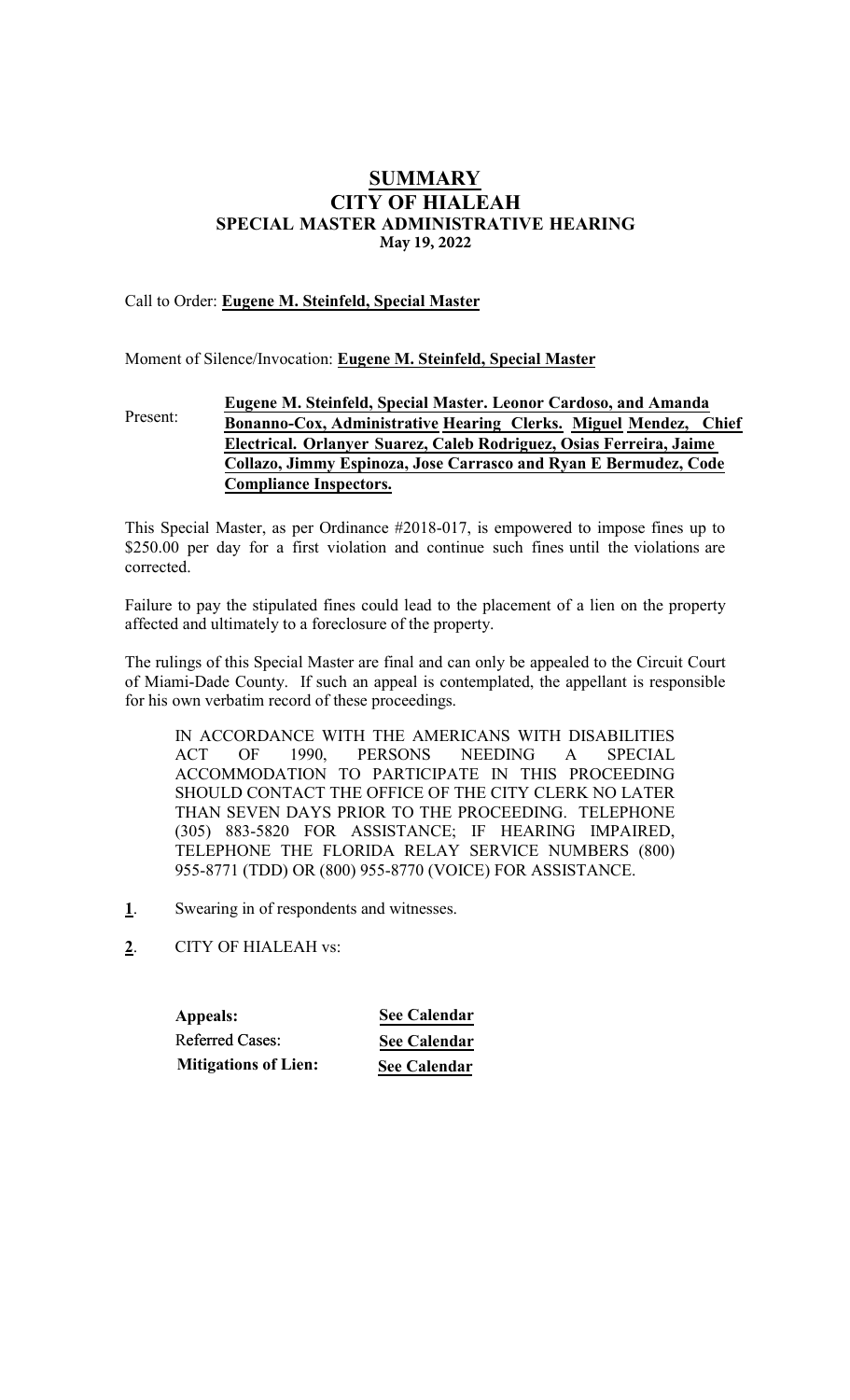## Notice of Administrative Hearings for May 19, 2022 starting promptly at 10:00 AM

| Hearing Date: $5/19/2022$ |                              | <b>Special Master: E. Steinfeld</b> | <b>Room:</b> Council Chamber |                     | <b>Hearing Time:</b> 10:00 AM |                      |                       |                      |           |          |
|---------------------------|------------------------------|-------------------------------------|------------------------------|---------------------|-------------------------------|----------------------|-----------------------|----------------------|-----------|----------|
| Agenda Sec.               | <b>Appeals</b>               |                                     |                              |                     |                               |                      |                       |                      |           |          |
| <b>Case Number</b>        | <b>Respondent(s)</b>         |                                     |                              | <b>Case Address</b> | Code Section (s)              | <b>Civil Penalty</b> | <b>Requested Date</b> | $\vert$ Inspector(s) | Adm. Cost | Decision |
| 2020-02398                | Miguel Ojito & W Teletha Ann |                                     |                              | 7537 W 31 AVE       | 78-36                         | \$500                | 9/1/2020              | A. Greaves           | \$150     |          |

| <b>Hearing Date:</b> 5/19/2022 | Special Master: E. Steinfeld               | Room: Council Chamber |                       | Hearing Time: 10:00 AM |                      |                       |              |                       |
|--------------------------------|--------------------------------------------|-----------------------|-----------------------|------------------------|----------------------|-----------------------|--------------|-----------------------|
|                                |                                            |                       |                       |                        |                      |                       |              | <b>DISPOSITION</b>    |
| Agenda Sec.                    |                                            |                       | <b>Referred Cases</b> |                        |                      |                       |              |                       |
| <b>Case Number</b>             | Respondent(s)                              |                       | <b>Case Address</b>   | Code Section (s)       | <b>Civil Penalty</b> | <b>Requested Date</b> | Inspector(s) | Decision<br>Adm. Cost |
| 2020-03131                     | Jack Tobias EST OF                         |                       | 6971 W 19 CT          | 78-36                  | $\$250$              |                       | A. Greaves   | \$150                 |
| 2019-06414                     | Pedro Leon & W Maria Julia                 |                       | 1855 W 68 ST          | 78-36                  | \$500                |                       | A. Greaves   | \$150                 |
| 2021-03212                     | HG Trs, HG Revocable Living Trust          |                       | 3101 W 1 AVE          | 78-71, 78-74           | \$100                |                       | A. King      | \$150                 |
| 2022-00028                     | McDonalds Restaurants of Fla Inc           |                       | 2816 W 32 AVE         | 78-31, 78-32, 78-33    | \$100                |                       | A. King      | \$150                 |
| 2022-00398                     | Welcome Realty Corp.                       |                       | 2385 E 4 AVE          | 78-36                  | \$250                |                       | A. King      | \$150                 |
| 2022-00815                     | El Pueblito, Condominium Association, Inc. |                       | 5760 W 25 CT          | 78-32                  | $\vert$ \$100        |                       | A. Greaves   | \$150                 |
| 2019-07188                     | Floridian Condominium Association, Inc.    |                       | 2993 W 80 ST          | $ 78-31 $              | \$100                |                       | A. Greaves   | \$150                 |
| 2021-03789                     | Tale Investments Inc                       |                       | 5350 W 22 LN          | 78-36                  | $\$250$              |                       | A. Greaves   | \$150                 |
| 2021-00608                     | Bernardino N Rodriguez & W Adis Rodriguez  |                       | 491 E 11 ST           | 78-31, 78-32, 78-33    | \$100                |                       | A. King      | \$150                 |
| 2021-03010                     | Argentina Leon                             |                       | 04-3118-006-1170      | 78-31, 78-32, 78-33    | \$100                |                       | A. King      | \$150                 |
| 2019-07151                     | Lan Kieu Ho, Thanh-Thuy Pimentel           |                       | 6885 W 19 CT          | $ 78-190(c) $          | \$100                |                       | A. Greaves   | \$150                 |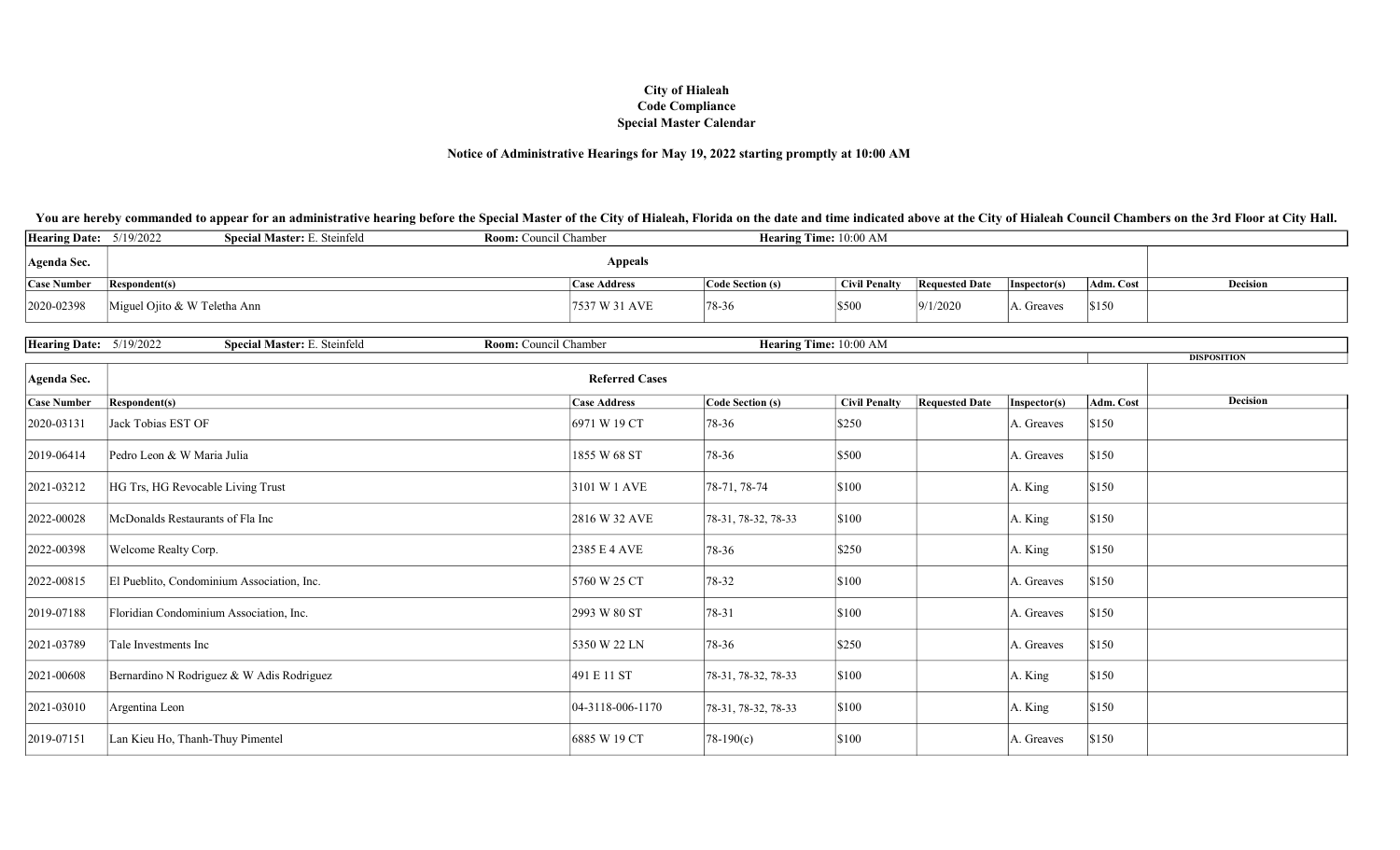## Notice of Administrative Hearings for May 19, 2022 starting promptly at 10:00 AM

| Hearing Date: 5/19/2022 | Special Master: E. Steinfeld<br>Room: Council Chamber                               |               | Hearing Time: 10:00 AM |                 |              |       |
|-------------------------|-------------------------------------------------------------------------------------|---------------|------------------------|-----------------|--------------|-------|
| 2019-05366              | Jorge L Perez                                                                       | 6860 W 30 AVE | 78-31, 78-33           | \$100           | A. Greaves   | \$150 |
| 2018-05638              | The International Condominium, Inc.                                                 | 6780 W 2 CT   | $ 8-11 $               | $\vert$ \$100   | C. Rodriguez | \$150 |
| 2018-09834              | Jenny De La Fuente & Alejandro Valverde                                             | 234 E 47 ST   | 105.1                  | $\frac{1}{250}$ | C. Rodriguez | \$150 |
| 2018-06762              | Juan Santamaria LE, Marta Santamaria LE, REM Nataly Ortega, REM Andres Mario Ortega | 120 E 53 TER  | 105.1                  | $\frac{1}{250}$ | O. Suarez    | \$150 |
| 2018-06910              | Daylin Samuell JTRS                                                                 | 331 E 52 ST   | 105.1                  | $\frac{1}{250}$ | O. Suarez    | \$150 |
| 2019-01110              | Olga Molina Castro TRS, Olga Molina Castro REV LIV TRUST, Olga Molina Castro        | 860 SE 5 PL   | 105.1                  | $\frac{1}{250}$ | O. Ferreira  | \$150 |
| 2021-02536              | Malfonso Corporation'                                                               | 157 W 11 ST   | $ 8 - 11 $             | \$100           | O. Ferreira  | \$150 |
| 2019-03022              | Alejandro Abascal & W Sonia                                                         | 1035 W 33 PL  | 105.1                  | $\vert$ \$250   | J. Espinoza  | \$150 |
| 2021-04088              | Ada D Alonso                                                                        | 420 W 37 ST   | 78-32                  | $\vert$ \$100   | J. Espinoza  | \$150 |
| 2021-03924              | Ada D Alonso                                                                        | 420 W 37 ST   | 98-2206                | \$250           | J. Espinoza  | \$150 |
| 2018-06068              | Pedro J Leon                                                                        | 143 W 6 ST    | 105.1                  | \$250           | R. Bermudez  | \$150 |
| 2018-06069              | Pedro J Leon                                                                        | 143 W 6 ST    | 98-2204                | $\vert$ \$250   | R. Bermudez  | \$150 |
| 2018-06072              | Pedro J Leon                                                                        | 143 W 6 ST    | 78-32                  | \$100           | R. Bermudez  | \$150 |
| 2018-00356              | Alberto Leyva Hernandez                                                             | 2837 W 75 ST  | 105.1                  | \$250           | J. Collazo   | \$150 |
| 2022-00001              | Neptaly Lichilin & W Maria                                                          | 6020 W 22 LN  | 98-1673                | $\frac{1}{250}$ | J. Collazo   | \$150 |
| 2022-00050              | Neptaly Lichilin & W Maria                                                          | 6020 W 22 LN  | 98-2206                | \$250           | J. Collazo   | \$150 |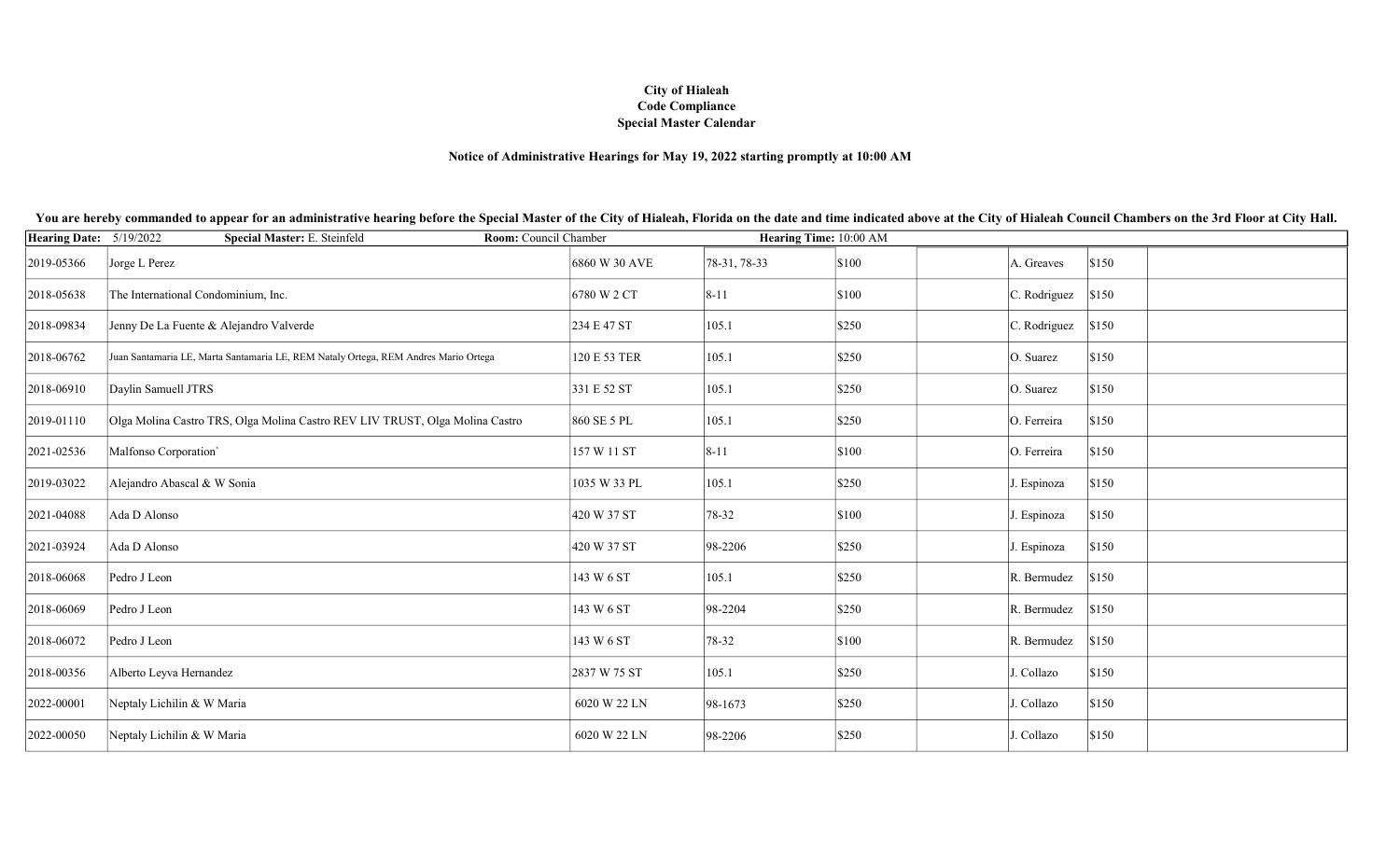## Notice of Administrative Hearings for May 19, 2022 starting promptly at 10:00 AM

| Hearing Date: 5/19/2022 | Special Master: E. Steinfeld<br>Room: Council Chamber |                            | Hearing Time: 10:00 AM |                 |                         |       |
|-------------------------|-------------------------------------------------------|----------------------------|------------------------|-----------------|-------------------------|-------|
| 2019-01273              | Panda Holdings LLC                                    | 1175 E 24 ST               | 105.1                  | \$250           | J. Carrasco             | \$150 |
| 2021-02736              | Noelvys Betancourt                                    | 33 W 30 ST                 | $ 8 - 11 $             | \$100           | J. Carrasco             | \$150 |
| 2018-09384              | Lazara I Marrero                                      | 226 E 21 ST                | 105.1                  | $\frac{1}{250}$ | $ C.$ Rodriguez $ $150$ |       |
| 2018-01415              | <b>NEXX Motels LLC</b>                                | <b>645 E OKEECHOBEE RD</b> | $ 8-11 $               | \$100           | $ C.$ Rodriguez $ $150$ |       |
| 2018-06917              | Oscar J Perez, Grisel Perez                           | 5071 E 3 AVE               | 105.1                  | \$250           | O. Suarez               | \$150 |
| 2018-06937              | Sergio Lezcano, Maritza Lezcano                       | 5470 W 1 CT                | 105.1                  | \$250           | O. Suarez               | \$150 |
| 2022-00490              | Jose Carmenate, Mirta Carmenate                       | 6281 E 6 AVE               | $ 98-2200(b)(1)$       | $\$250$         | O. Ferreira             | \$150 |
| 2018-03913              | Miguel Properties LLC                                 | 326 W 11 ST                | 105.1                  | $\$250$         | O. Ferreira             | \$150 |
| 2018-05848              | Citrus Health Network Inc.                            | 545 W 51 PL                | $8 - 11$               | \$100           | J. Espinoza             | \$150 |
| 2022-00599              | Blanca Marin                                          | 128 W 6 ST                 | 98-637                 | \$100           | R. Bermudez             | \$150 |
| 2022-00537              | Blanca Marin                                          | 128 W 6 ST                 | $50-28, 17-25(2)$      | $\$250$         | R. Bermudez             | \$150 |
| 2021-00006              | Jesus Asensio & W Irelina                             | 1398 W 82 ST               | 105.1                  | $\$250$         | J. Collazo              | \$150 |
| 2020-03727              | Marcial B Ardila & W Marlene Alvarado                 | 897 W 36 ST                | 105.1                  | \$250           | J. Collazo              | \$150 |
| 2021-03117              | Rene Gonzalez LE, REM Rene Luis Gonzalez              | 1301 W 78 ST               | 105.1                  | $\$250$         | J. Collazo              | \$150 |
| 2017-06041              | Antonio Priede Perez, Maria Antonia Lopez Armas       | 7068 W 30 AVE              | 105.1                  | $\frac{1}{250}$ | J. Carrasco             | \$150 |
| 2018-06271              | Alexander Morejon                                     | 645 W 63 DR                | 105.1                  | \$250           | J. Carrasco             | \$150 |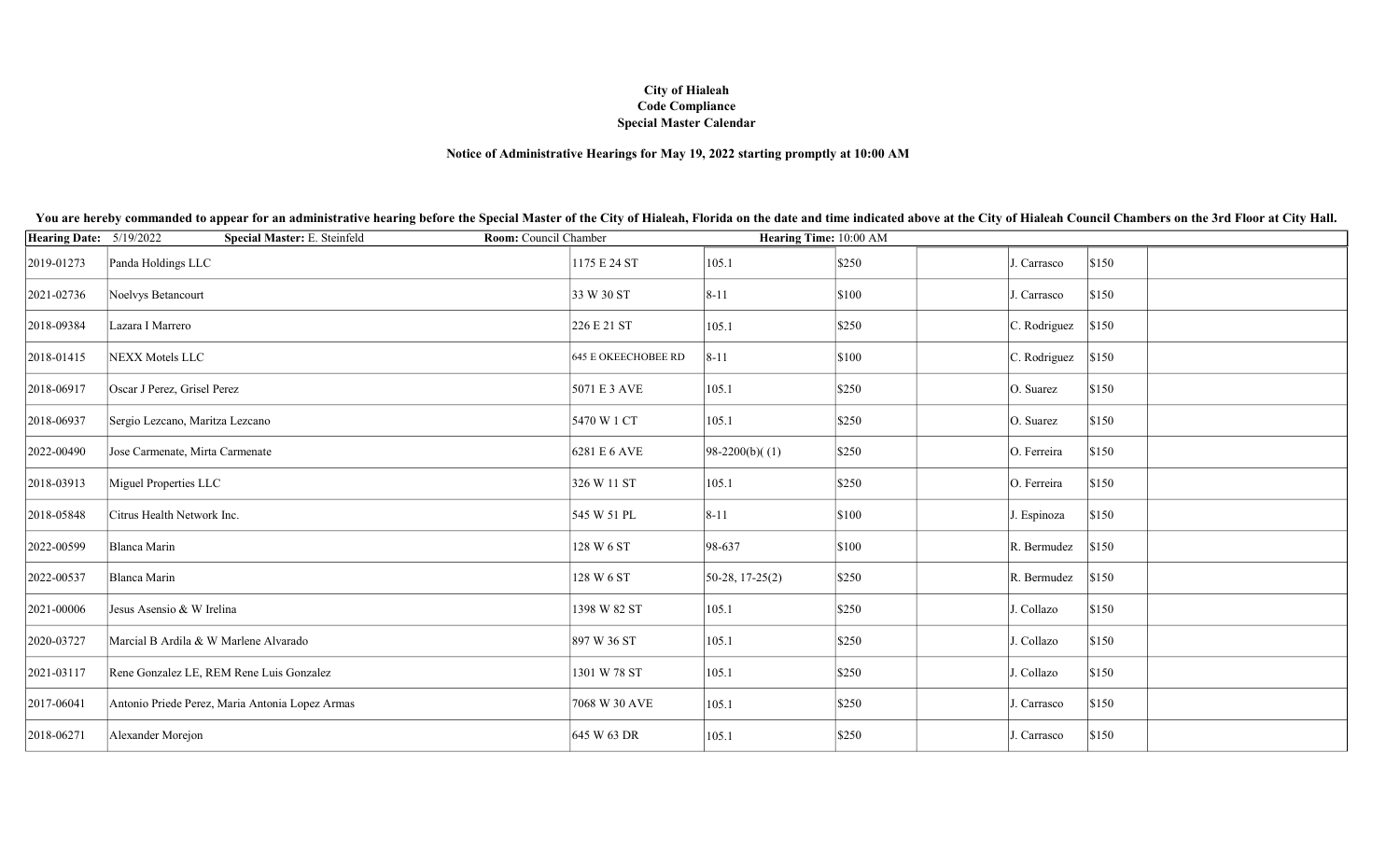# Notice of Administrative Hearings for May 19, 2022 starting promptly at 10:00 AM

| <b>Hearing Date:</b> 5/19/2022 |                                 | <b>Special Master: E. Steinfeld</b>             | <b>Room:</b> Council Chamber |                      | Hearing Time: 10:00 AM  |                 |                      |                |  |
|--------------------------------|---------------------------------|-------------------------------------------------|------------------------------|----------------------|-------------------------|-----------------|----------------------|----------------|--|
| 2018-07009                     | T&J Account LLC                 |                                                 |                              | 7455 W 2 CT          | 105.1                   | $\frac{1}{250}$ | $ O. \text{ Suarez}$ | $\sqrt{\$150}$ |  |
| 2018-09343                     | Alexis Torres                   |                                                 |                              | 631 NE 4 PL          | 105.1                   | $\$250$         | O. Ferreira          | \$150          |  |
| 2019-00503                     | Gustavo Roque & Carmen Ramos    |                                                 |                              | 367 E 13 ST          | 105.1                   | $\frac{1}{250}$ | O. Ferreira          | \$150          |  |
| 2022-00003                     |                                 | Lago Grande Four Condo Association, Inc.        |                              | $ 04-2034-039-0001 $ | $17-25, 17-28, 98-1673$ | \$250           | J. Collazo           | \$150          |  |
| 2021-00554                     | Nelson Maidique & Belky Prado   |                                                 |                              | 6896 W 26 AVE        | 105.1                   | $\frac{1}{250}$ | J. Collazo           | \$150          |  |
| 2017-05451                     | Yosvani Capote, Ginnet J Capote |                                                 |                              | 7597 W 32 CT         | 105.1                   | \$250           | J. Collazo           | \$150          |  |
| 2018-06314                     |                                 | Ramon Morejon, Aray Gonzalez, Margarita Morejon |                              | 240 W 20 ST          | 105.1                   | \$250           | J. Carrasco          | \$150          |  |

| Hearing Date: $5/19/2022$ |                      | <b>Special Master: E. Steinfeld</b> | <b>Room:</b> Council Chamber |                                | <b>Hearing Time:</b> 11:00 AM |                 |                       |                          |           |          |
|---------------------------|----------------------|-------------------------------------|------------------------------|--------------------------------|-------------------------------|-----------------|-----------------------|--------------------------|-----------|----------|
| Agenda Sec.               |                      |                                     |                              | <b>Mitigation of Fees/Lien</b> |                               |                 |                       |                          |           |          |
| <b>Case Number</b>        | <b>Respondent(s)</b> |                                     |                              | <b>Case Address</b>            | Code Section (s)              | ↑ Civil Penalty | <b>Requested Date</b> | Insector(s)              | Adm. Cost | Decision |
| 2011-00064                | Jenny Diaz           |                                     |                              | 7734 W 29 LN                   | 105.1                         | S50             | 4/21/2022             | $ C.$ Rodriguez $ \$150$ |           |          |
| 2018-03587                | Yeniley Barcia       |                                     |                              | 3145 W 9 AVE                   | 1105.1                        | \$250           | 4/21/2022             | . Espinoza               | \$150     |          |